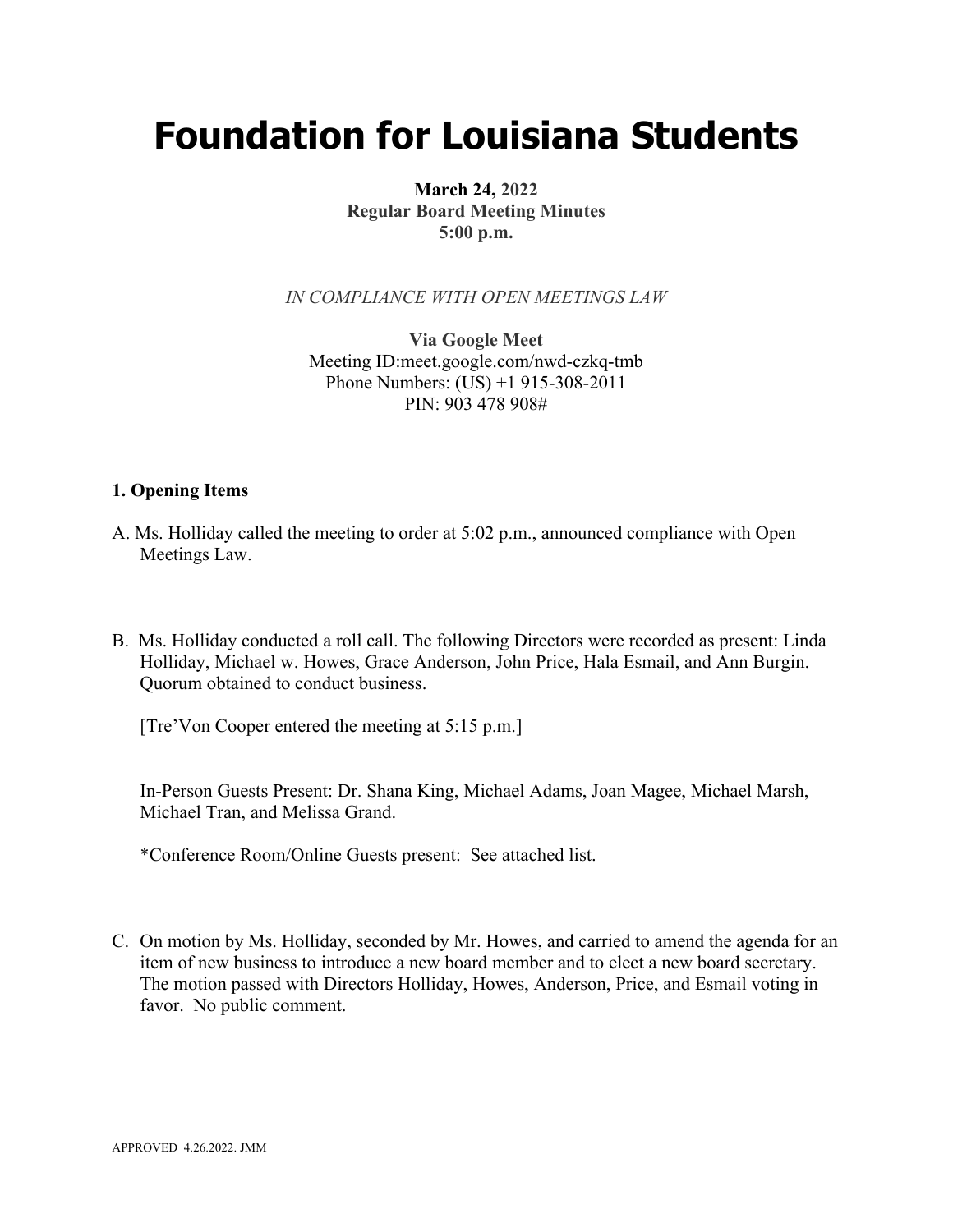On motion by Ms. Holliday, seconded by Dr. Esmail, and carried to amend the agenda and move the executive session after the introduction of a new board member and to election of a new board secretary. The motion passed with Directors Holliday, Howes, Anderson, Price, and Esmail voting in favor. No public comment.

On motion by Ms. Anderson, seconded by Dr. Esmail, and carried to amend the agenda. The motion passed with Directors Holliday, Howes, Anderson, Price, and Esmail voting in favor. No public comment.

- 2. Routine Business
- A. On motion by Ms. Anderson, seconded by Mr. Howes, and carried to approve the February 22, 2022 Board Meeting minutes. The minutes were approved as presented. The motion passed with Directors Holliday, Howes, Anderson, Price, and Esmail voting in favor. No public comment.

## **3. Oral Reports**

- A. Dr. King presented the Superintendent Report to include the current enrollment summary, personnel update, and school events. No public comment.
- [Mr. Cooper entered the meeting at 5:15 p.m.]
- B. Ms. Monese Scott-Brown presented the Financial Report for February 2022 to include the amended budget, grant funding adjustments to the proper budget categories, current revenue/expenditures, net income, and year to date totals. On motion by Mr. Price, seconded by Mr. Cooper and carried to approve the amended budget as presented. The motion passed with Directors Holliday, Cooper, Howes, Anderson, Price, and Esmail voting in favor. No public comment.
- C. Ms. Holliday and Mr. Howes presented the Finance Committee Report to include change order items, a new finance position, a playground project, a parking lot overlay, Lynx Den equipment, internet subsidy, van purchases, and science kits. No public comment.
- D. Dr. King and Kiley Cox (via pre-recorded video) presented the Facilities Report to include the Lynx Den update, Henderson Center renovations and remediation, the Academic Center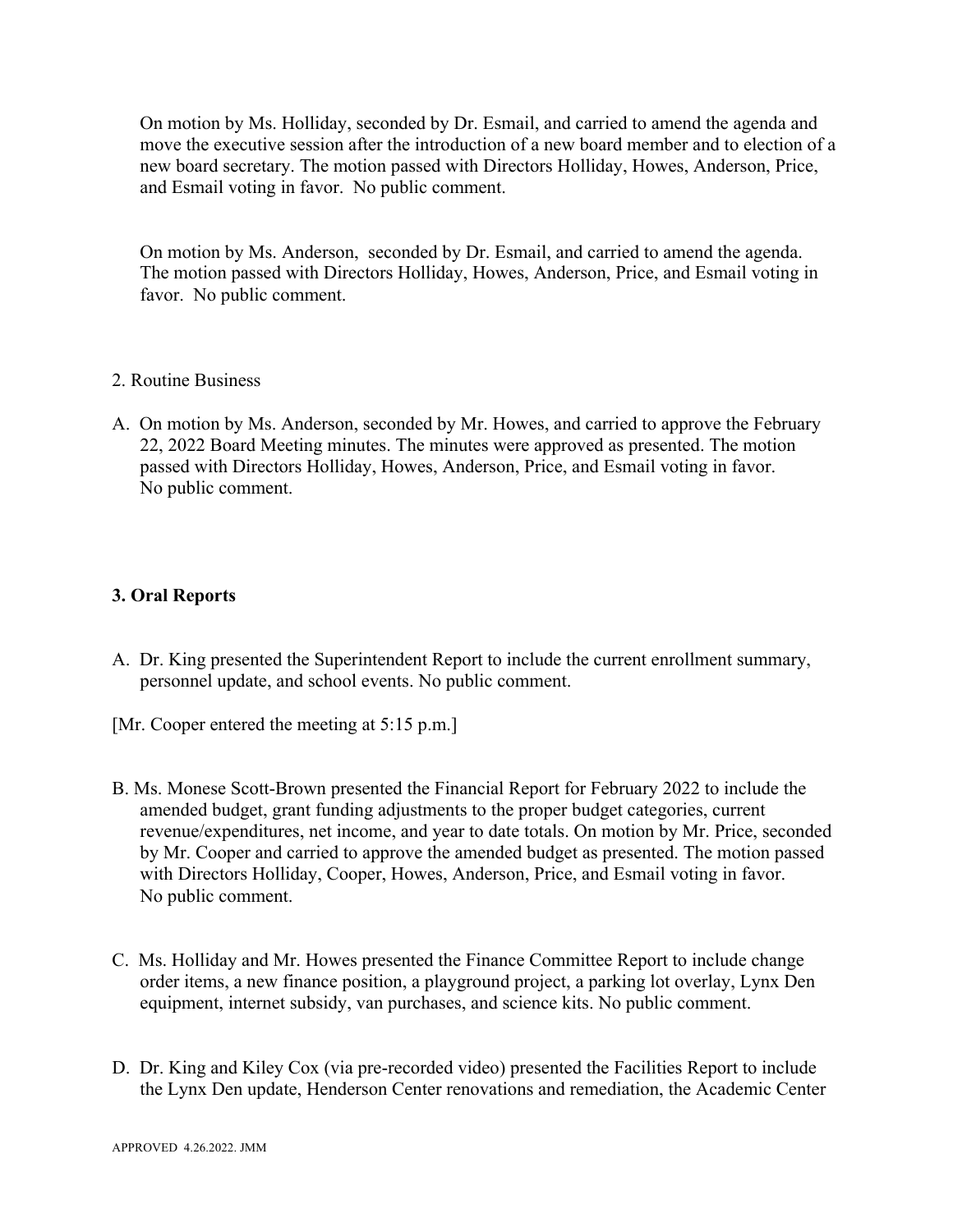airflow and conference room, and security systems for all facilities. Ms. Holliday commented that the Henderson Center asbestos report showed no issues, and no remediation is necessary. No public comment.

#### **4. New Business**

#### Amended Agenda Item 1.

Ms. Holliday led the Discussion/Approval of New Board Member Ann Burgin to include Ms. Burgin's career resume and the board member voting process. On motion by Ms. Anderson, seconded by Mr. Price, and carried to approve Ms. Burgin as a new board member. The motion passed with Directors Holliday, Price, Howes, and Anderson voting in favor and Mr. Cooper and Dr. Esmail abstaining. No public comment.

#### Amended Agenda Item 2.

Ms. Holliday led the Discussion of nominations for a new Secretary. Ms. Holliday nominated Dr. Esmail with no other nominations on the table. Mr. Price motioned to close the nominations. The motion to elect Dr. Esmail as board Secretary passed with Directors Holliday, Cooper, Price, Howes, Anderson, and Esmail voting in favor. No public comment.

#### Amended Agenda Item 3. – Executive Session

On motion by Mr. Price, seconded by Mr. Cooper and carried to move to Executive Session at 5:49 p.m. The motion passed with Directors Holliday, Cooper Howes, Anderson, Price, and Esmail voting in favor. No public comment.

On motion by Mr. Cooper, seconded by Mr. Howes, and carried to conclude Executive Session (with no votes taking place) at 6:22 p.m. and return to the Regular Board Meeting. The motion passed with Directors Holliday, Cooper Howes, Anderson, Price, and Esmail voting in favor. No public comment.

A. Ms. Holliday led the Discussion/Approval Change Order Items. On motion by Mr. Cooper, seconded by Ms. Anderson, and carried to pay for black mold investigation by White Company and pay for the removal of the mold by the company referred to us by the architect. The motion passed with Directors Holliday, Cooper, Howes, Anderson, Price, and Esmail voting in favor. No public comment.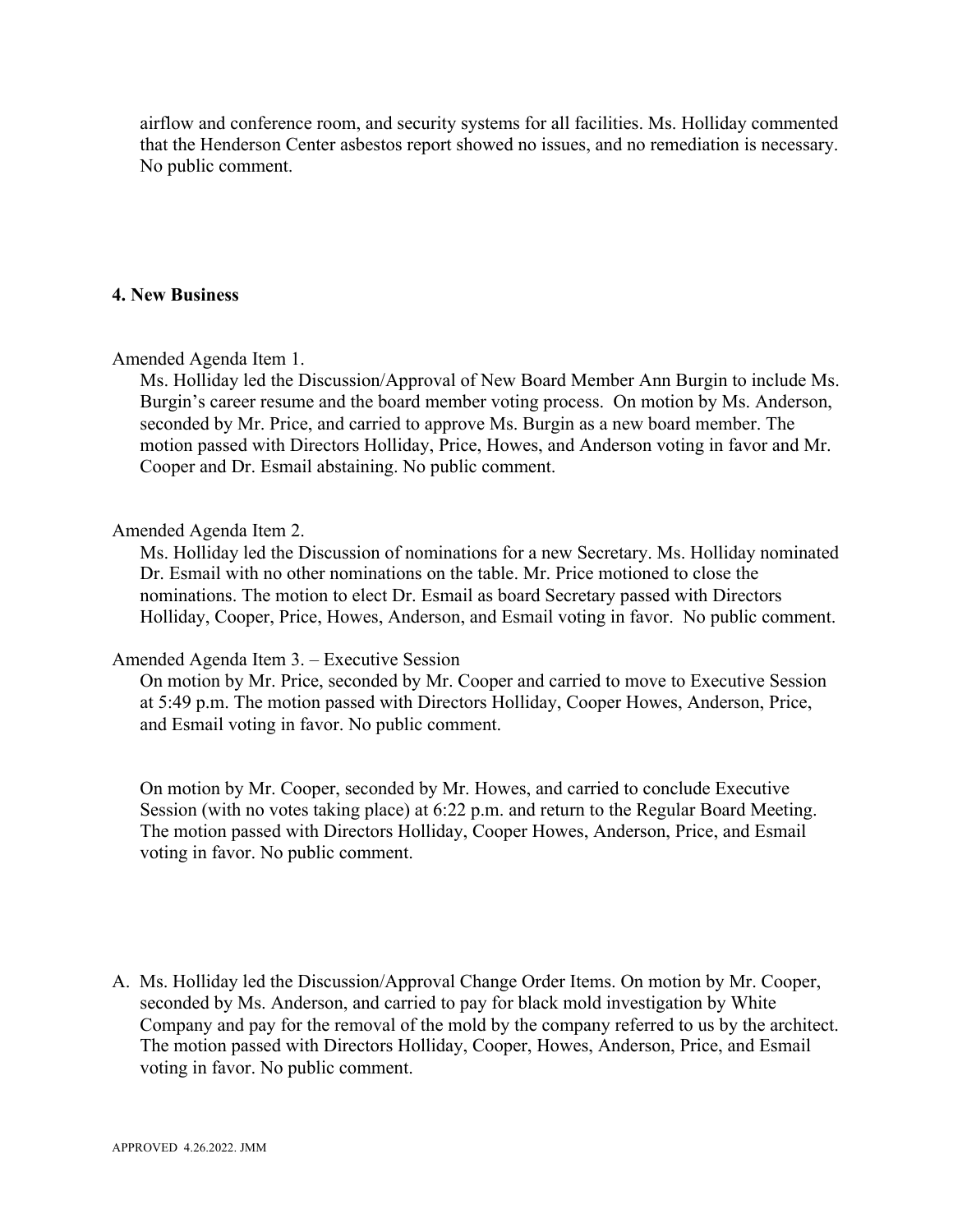B. Ms. Holliday led the Discussion and Approval of Creating an Executive committee for change orders for the Lynx Den construction. On motion by Mr. Price, seconded by Mr. Howes and carried to approve the Site Tech change order totaling \$9629.99 for stud replacement. The motion passed with Directors Holliday, Cooper, Howes, Anderson, Price, and Esmail voting in favor. No public comment.

On motion by Mr. Price, seconded by Mr. Howes and carried to approve the concrete level change order totaling \$3899.37. The motion passed with Directors Holliday, Cooper, Howes, Anderson, Price, and Esmail voting in favor. No public comment.

On motion by Mr. Cooper seconded by Dr. Esmail and carried to approve an Executive committee for change orders. The committee will consist of Directors Holliday, Price, and Anderson with Ex-Officio members Dr.Shana King and Ms. Kiley Cox. The motion passed with Directors Holliday, Cooper, Howes, Anderson, Price, and Esmail voting in favor. No public comment.

[Dr. Esmail left the meeting at 6:30 p.m. Judge Holliday provided Dr. Esmail with a document including comments from the public]

- C. Ms. Holliday led the Discussion and Approval of Hiring of Finance Personnel. On motion by Mr. Price, seconded by Mr. Cooper and carried to approve up to \$150,000 to create and fill a finance position. The motion passed with Directors Holliday, Cooper, Howes, Anderson, Price, and Burgin voting in favor. No public comment.
- D. Ms. Holliday led the Discussion and Approval of Design and Construction of Playground/Green Space. On motion by Mr. Price, seconded by Mr. Cooper and carried to approve the Design and Construction of Playground/Greenspace with security fence up to \$250,000. The motion passed with Directors Holliday, Cooper, Howes, Anderson, Price, and Burgin voting in favor. No public comment.
- E. Ms. Holliday led the Discussion and Approval of Overlay for Lynx Den parking lot. On motion by Mr. Price, seconded by Mr. Howes, and carried to approve the overlay at a cost of \$839,712. The motion passed with Directors Holliday, Cooper, Howes, Anderson, Price, and Burgin voting in favor. No public comment.
- F. Ms. Holliday led the Discussion and Approval Science kits used with Amplify Tier 1 Curriculum grades 1-8. On motion by Mr. Price, seconded by Ms. Anderson, and carried to approve \$222,000 for science kits with Amplify Tier 1 grades 1-8. The motion passed with Directors Holliday, Cooper, Howes, Anderson, Price, and Burgin voting in favor. No public comment.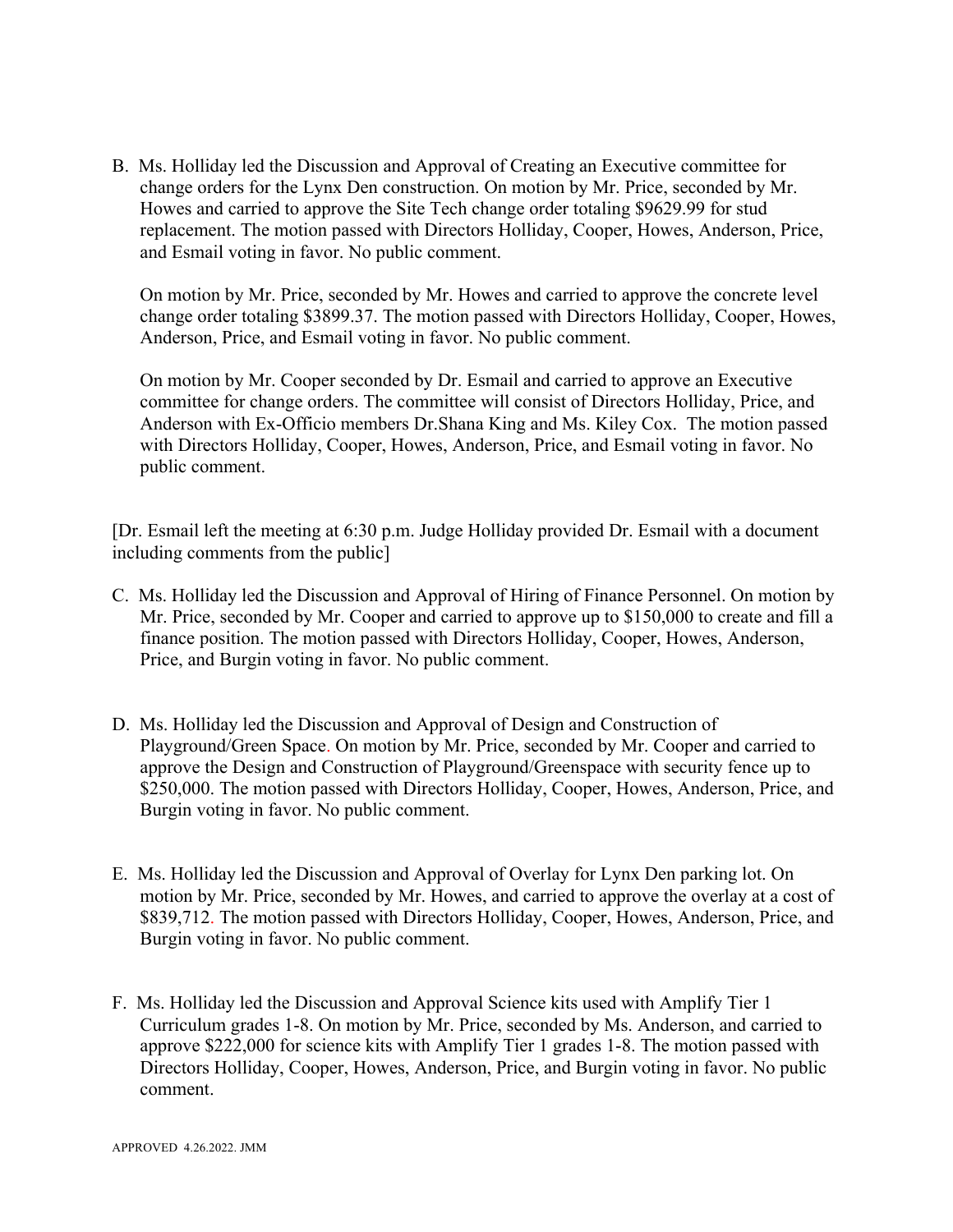- G. Ms. Holliday led the Discussion and Approval of Lynx Den Equipment. On motion by Mr. Price, seconded by Ms. Burgin and carried to approve \$395,018 for Lynx Den Equipment. The motion passed with Directors Holliday, Cooper, Howes, Anderson, Price, and Burgin voting in favor. No public comment.
- H. Ms. Holliday led the Discussion and Approval of Internet Subsidy. On motion by Ms. Anderson, seconded by Mr. Howes and carried to approve \$360,150 for Internet Subsidy. The motion passed with Directors Holliday, Cooper Howes, Anderson, Price, and Burgin voting in favor. No public comment.
- I. Ms. Holliday led the Discussion and Approval of Van Purchase. On motion by Mr. Price seconded by Ms. Anderson, and carried to approve a cargo van, a passenger van, and a pickup truck – Option 3 up to \$114,225. The motion passed with Directors Holliday, Cooper Anderson, Price, and Burgin voting in favor and Mr. Howes abstaining. No public comment.
- J. Ms. Holliday led the Discussion and Approval of UVA 2022-2023 School Calendar. The discussion was tabled until the next meeting. No public comment.

Public Comment was given by: Nicole Romanski, Charlotte Collins, Harlie Williams, Ida Lawrence, Jill Gaspard, Tammy Morgan, Elizabeth McLin, Sarah Steudlein, Hannah Steudlein, Travis, Gaspard, Robert Cleere, and Frances Spencer.

### **5. Closing Items**

A. On motion by Ms. Anderson, seconded by Ms. Burgin, and carried to adjourn the meeting at 7:49 p.m. The motion passed with Directors Holliday, Cooper, Anderson, Howes, Price, and Bergin voting in favor. No public comment.

Public Comments: Public comments may be submitted via email before or during the meetings to Joan Magee: jmagee@uview.academy.

Reasonable efforts will be made to assist and accommodate persons with a disability. Please contact Joan Magee at 225-252-8184 or via email jmagee@uview.academy.

\*Conference Room/Online Guests present: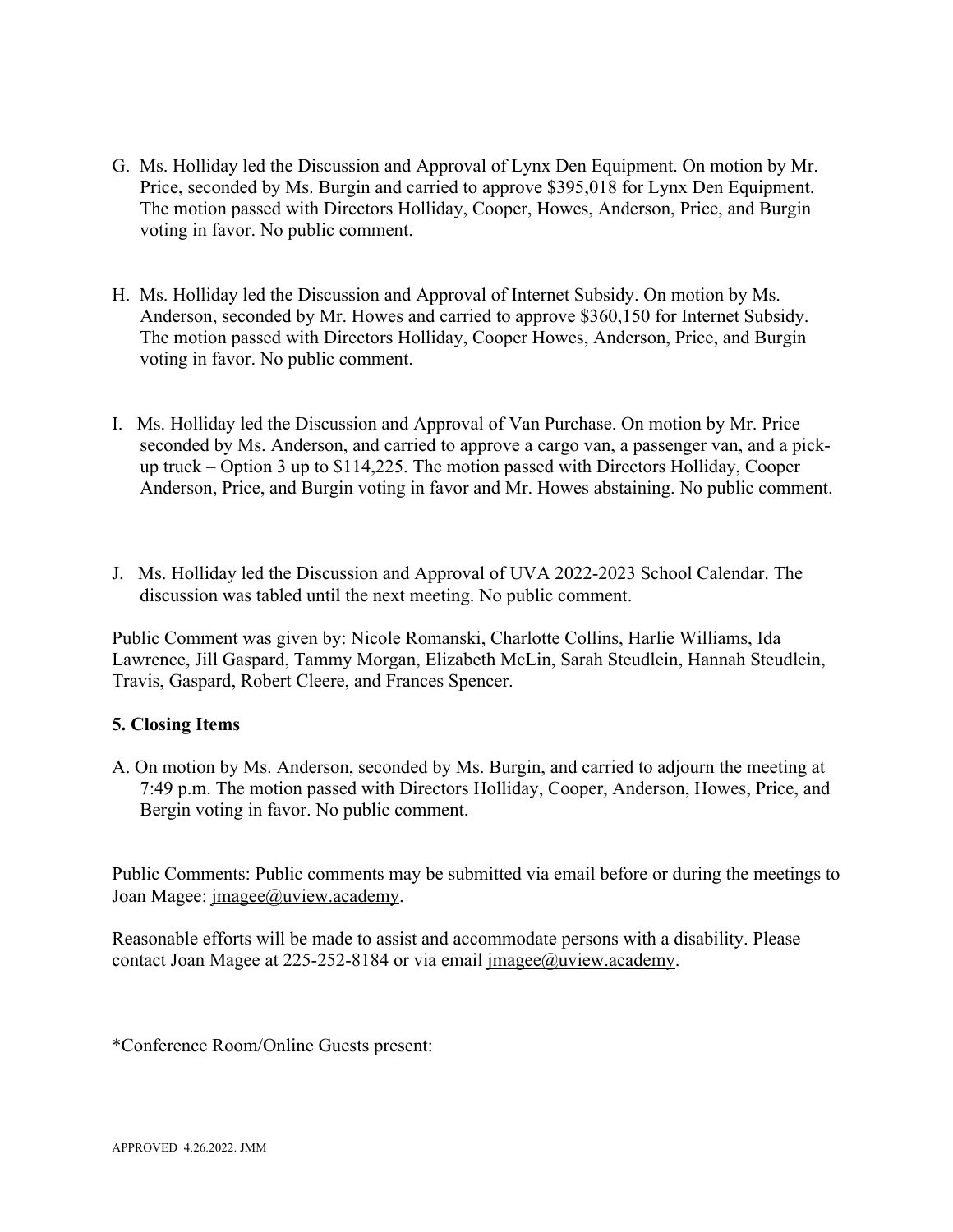| <b>Last Name</b> | <b>First Name</b> |       | Phone # Online/Conference Room |
|------------------|-------------------|-------|--------------------------------|
| Alleman          | Donna             |       | Online                         |
| Allen            | LaRonda           |       | Online                         |
| Atkinson         | Margaret          |       | Online                         |
| <b>Bateast</b>   | Mark              |       | Online                         |
| Bel              | Katie             |       | Online                         |
| Bel              | Cody              |       | Online                         |
| <b>Bentley</b>   | Robyn             |       | Online                         |
| Blackledge       | Allison           |       | Online                         |
| Blough           | Sarah             |       | Online/Conference Room         |
| Bourgeois        | Kirsten           |       | Online                         |
| <b>Braddy</b>    | Kelly             |       | Online/Conference Room         |
| <b>Bridges</b>   | Circe             |       | Online                         |
| <b>Brumley</b>   | Toni              |       | Online                         |
| <b>Buuck</b>     | Jill              | $*27$ | Online                         |
| Caffarel         | Holly             |       | Online                         |
| Cardozo          | Eugenia           |       | Online                         |
| Centanni         | Shelly            |       | Online                         |
| Chambers         | Lekisha           |       | Online                         |
| Cleere           | Robert            |       | Online/Conference Room         |
| Cole             | Raven             |       | Online                         |
| Collins          | Charlotte         |       | Online                         |
| Common           | Shontae           |       | Online                         |
| Cooper           | Jason             |       | Online                         |
| Cross            | Amanda            |       | Online                         |
| D'Aigle          | Sandy             |       | Online                         |
| D'Angelo         | Roxanne           |       | Online                         |
| Darby            | Melissa           |       | Online                         |
| Davidson         | Staci             | $*74$ | Online                         |
| Davis            | Nigel             |       | Online                         |
| Dickerson        | <b>Stacy</b>      |       | Online                         |
| Dorsey           | Shannon           |       | Online                         |
| Doughety         | Debbie            |       | Online                         |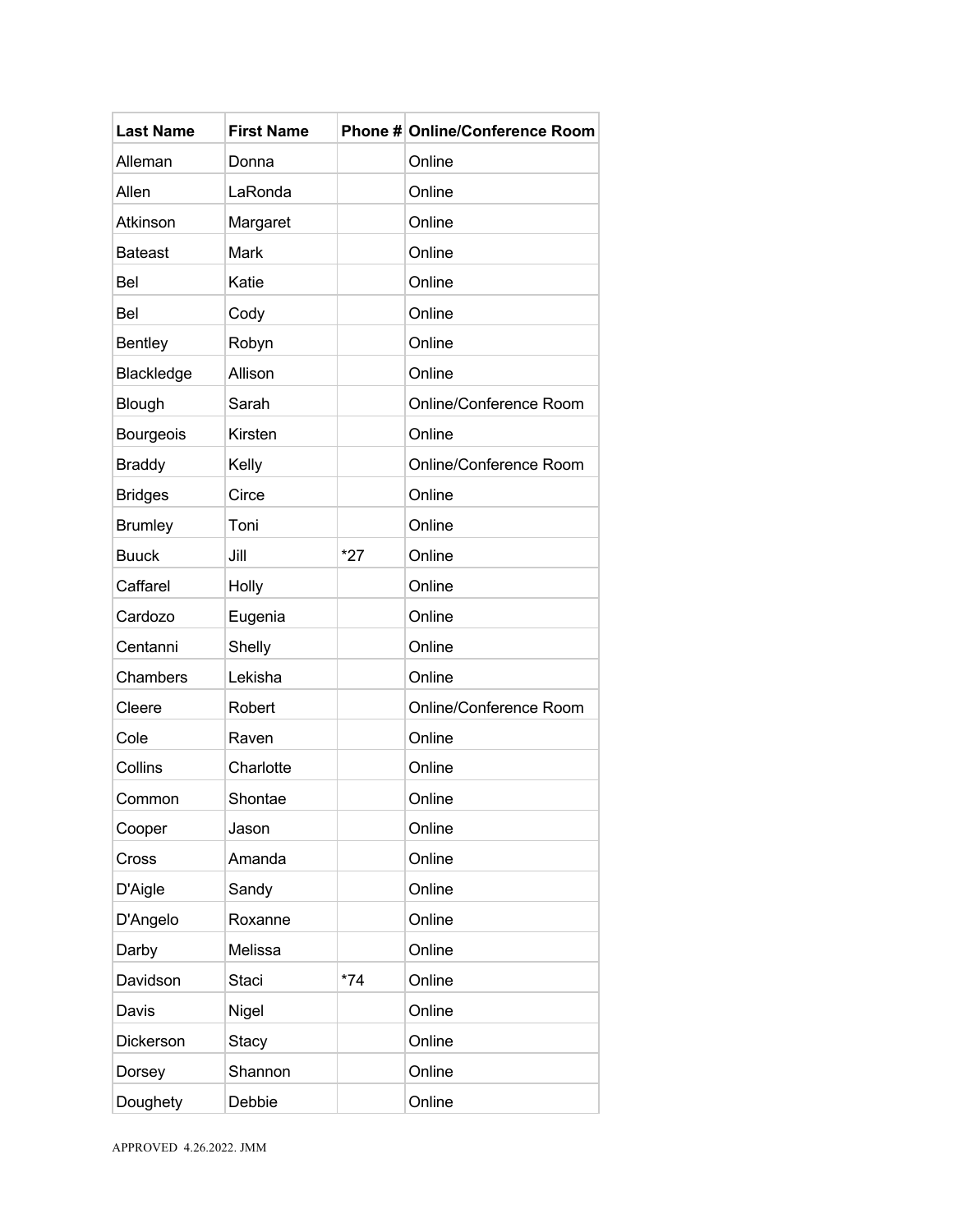| Ellett            | Margaret          |       | Online                 |
|-------------------|-------------------|-------|------------------------|
| Facey             | Deborah           |       | Online                 |
| Forest            | Macy              |       | Online                 |
| Fugarino          | Mac               |       | Online                 |
| Gaspard           | Ella              |       | Online/Conference Room |
| Gaspard           | Jill              |       | Online/Conference Room |
| Gaspard           | <b>Travis</b>     |       | Online/Conference Room |
| <b>Geaux Cats</b> | <b>Geaux Cats</b> | $*69$ | Online                 |
| Granier           | Holly             |       | Online                 |
| Grice             | Donna             |       | Online                 |
| Guilbeaux         | Selena            |       | Online                 |
| Gumble            | Fredericka        |       | Online                 |
| Hall              | Rhonda            |       | Online                 |
| <b>Harris</b>     | Allison           |       | Online                 |
| Harris            | Clay              |       | Online                 |
| Harris            | Dori              |       | Online                 |
| Henderson         | <b>Stacy</b>      |       | Online                 |
| Henderson         | Wade              |       | Online                 |
| Hickenbottom      | Traci             | $*74$ | Online                 |
| Himel             | Mallory           |       | Online                 |
| Hoke              | Michelle          |       | Online                 |
| Holland           | Christina         |       | Online                 |
| Horn              | Jerica            |       | Online                 |
| Huff              | Angie             |       | Online                 |
| Hunt              | <b>Stacy</b>      |       | Online                 |
| Husser            | Janna             |       | Online                 |
| Jack              | Christina         |       | Online                 |
| Jackson           | Kimberly          |       | Online                 |
| Jones             | Amanda            |       | Online                 |
| Jun               | C                 |       | Online                 |
| Kling             | Margaret          | $*24$ | Online                 |
| Lawrence          | Ida               | $*15$ | Online                 |
| Lee               | Christian         |       | Online                 |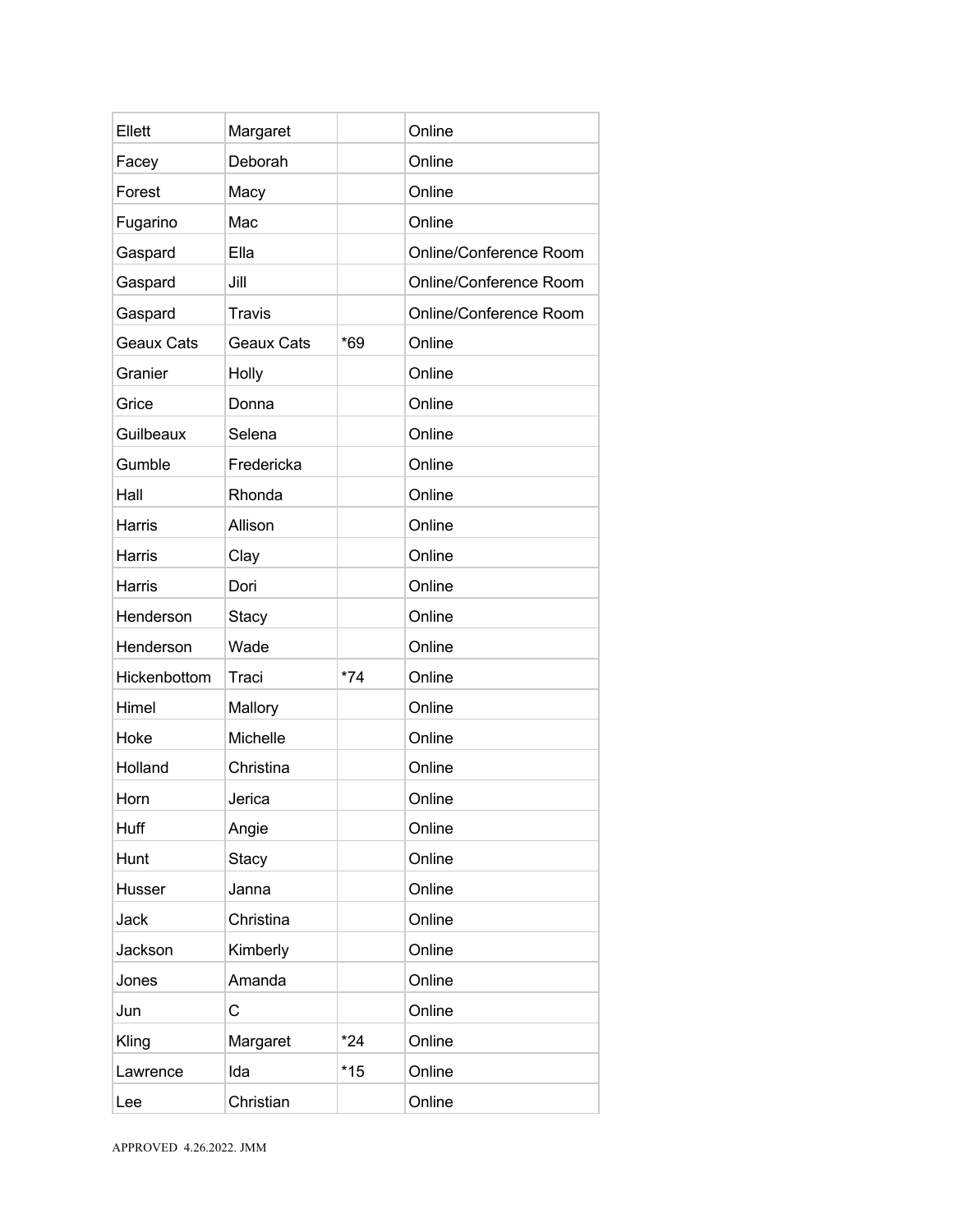| Louque         | Katelyn   |       | Online                  |
|----------------|-----------|-------|-------------------------|
| Macaluso       | Alana     |       | Online                  |
| Martinez       | Kim       |       | Online                  |
| McDonald       | Kristi    |       | Online                  |
| McLin          | Elizabeth |       | Online/Conference Room  |
| Milazzo        | Amanda    |       | Online                  |
| Miller         | Heather   | *78   | Online                  |
| Mitchell       | Jamira    |       | Online                  |
| Moliere        | Adrieanne |       | Online                  |
| Moore          | Sheryl    |       | Online                  |
| Morgan         | Tammy     |       | Online /Conference Room |
| Mungall        | Sara      |       | Online                  |
| Orgeron        | Alaina    |       | Online                  |
| Parnell        | Megan     | $*52$ | Online                  |
| Partin         | Kimberly  | $*26$ | Online                  |
| PC             |           |       | Online                  |
| Petitto        | Katie     |       | Online                  |
| Provencher     | Emily     |       | Online                  |
| Randall        | Christina |       | Online                  |
| Richard        | Melonie   |       | Online                  |
| Robin          | Amy       |       | Online/Conference Room  |
| Robinson       | Misty     | $*44$ | Online                  |
| Rodrigue       | Jennifer  | $*71$ | Online                  |
| Romanski       | Nicole    | $*13$ | Online                  |
| Roy            | Joanna    |       | Online                  |
| <b>Russell</b> | Maria     |       | Online                  |
| Rutter         | Michelle  |       | Online                  |
| <b>Sanders</b> | Samantha  |       | Online                  |
| Sanders        | Mary      | *78   | Online                  |
| Saradet        | Elizabeth |       | Online/Conference Room  |
| Sartin         | Jawarski  |       | Online                  |
| Sarver         | Claire    |       | Online                  |
| <b>Scott</b>   | Monese    |       | Online                  |